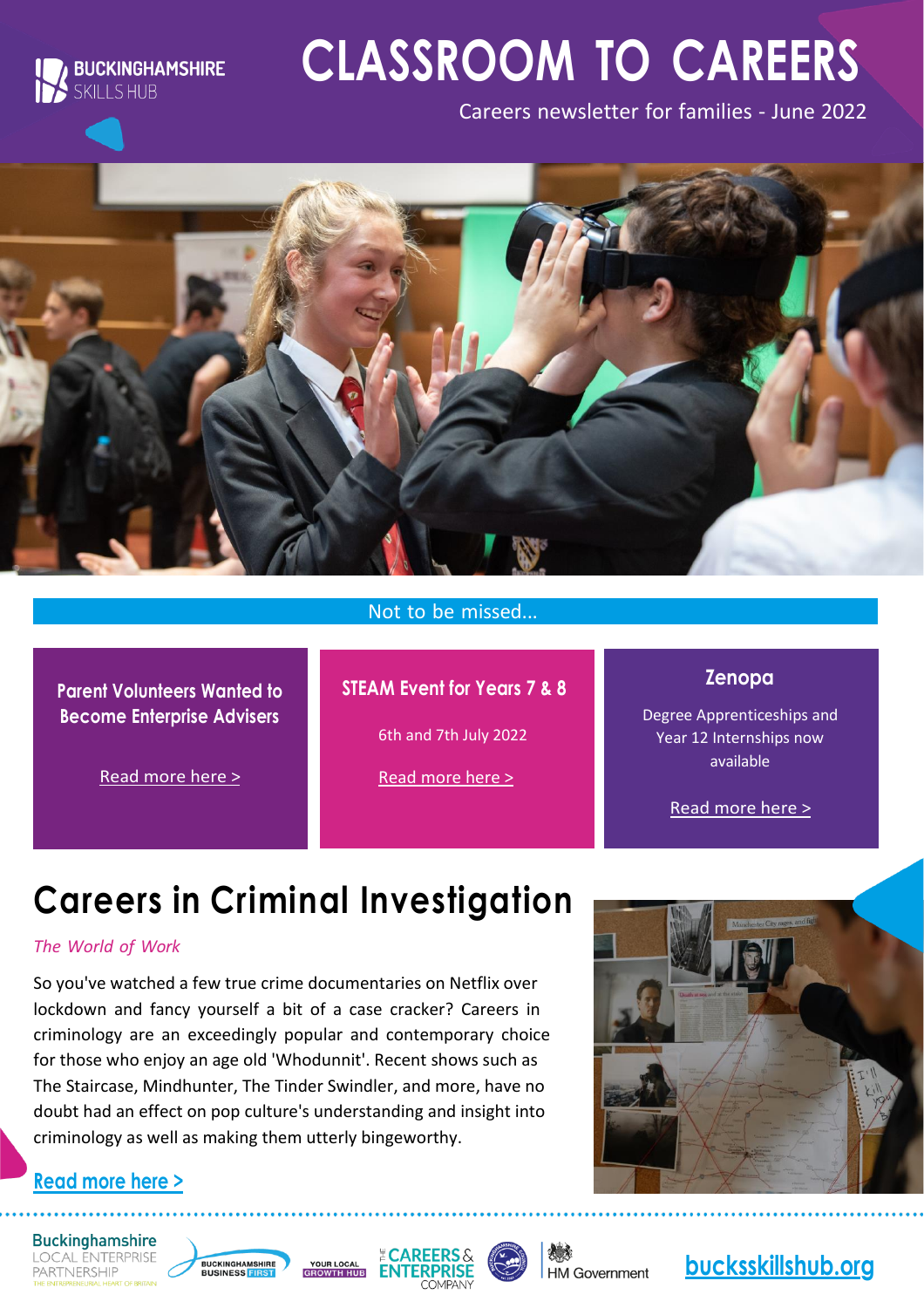

# **CLASSROOM TO CAREERS**

Careers newsletter for families - June 2022

# **4 Jobs for Generation Carbon**

#### *The Future of Jobs*

We all know that the climate crisis is one of the greatest potential disasters humanity has ever faced. There are many everyday things that we can all do to reduce our carbon footprint such as recycling, growing our own food and more. But what career can you follow to help make the world more sustainable for decades to come?

#### **Read [more](https://bucksskillshub.org/career-seeker/resources/4-jobs-for-generation-carbon) here >**



### **Upcoming Events**

There are loads of careers events coming up in June that you won't want to miss. Visit our website to see what's happening and when. We're continually adding to our event calendar, so make sure to check back regularly!

**View all [events](https://www.bucksskillshub.org/events) here >**

### *"Nothing will work unless you do"*

*—Maya Angelou*

### **Thinking about starting a business?**

Be Your Own Boss is the start-up business support service that ensures all new businesses have the best chance of success. Sign up for free to the newly launched evening sessions, where a team of friendly advisers are on hand to help you understand the basics of running a business and where to start.

View more [information](https://bbf.uk.com/be-your-own-boss) here >

# **FREE UAL One Year Film Crew Training with Pinewood**

#### *Work Experience*

Looking to break into the TV & Film sector? Want to train in production but not sure where to start? This opportunity could be for you. Together with the Creative Media Skills Institute, Pinewood is offering one year UAL film crew training for those under 19.

**Read [more](https://bucksskillshub.org/career-seeker/resources/free-ual-one-year-film-crew-training-with-pinewood) here >**

#### **Buckinghamshire LOCAL ENTERPRISE** PARTNERSHIP







**HM Government**